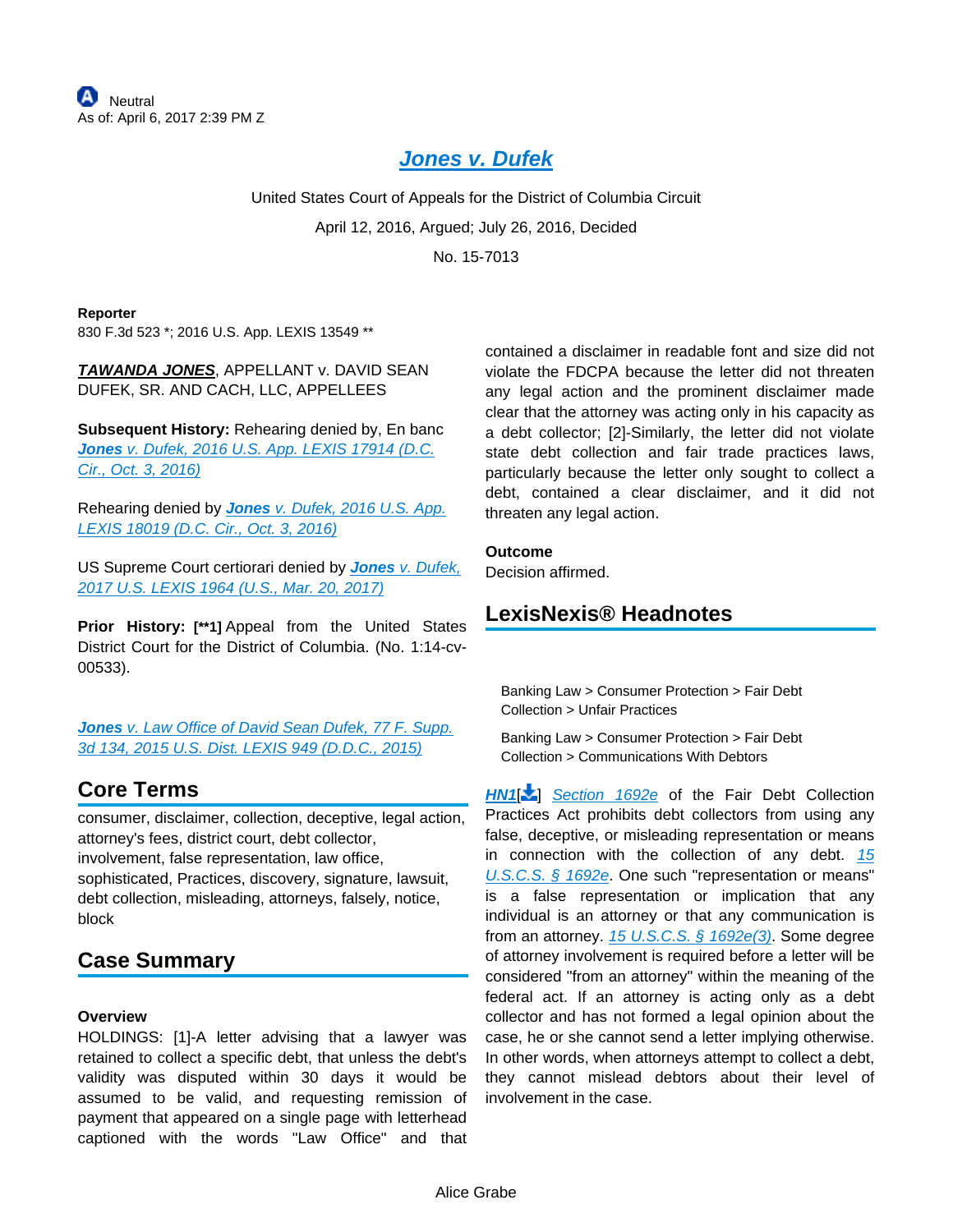Civil Procedure > Judgments > Pretrial Judgments > Judgment on Pleadings

Civil Procedure > Appeals > Standards of Review > De Novo Review

**[HN2](https://advance.lexis.com/api/document?collection=cases&id=urn:contentItem:5K9X-16Y1-F04K-Y0NR-00000-00&context=&link=LNHNREFclscc2)[** $\bullet$ ] Where a district court has decided claims on a motion for judgment on the pleadings under Fed. R. Civ. [P. 12\(c\)](https://advance.lexis.com/api/document?collection=statutes-legislation&id=urn:contentItem:5GYC-1WP1-6N19-F0YW-00000-00&context=), appellate courts review the decision de novo.

Banking Law > Consumer Protection > Fair Debt Collection > Communications With Debtors

**[HN3](https://advance.lexis.com/api/document?collection=cases&id=urn:contentItem:5K9X-16Y1-F04K-Y0NR-00000-00&context=&link=LNHNREFclscc3)<sup>[1</sup>]** In evaluating whether a collection letter is deceptive, some courts have applied a "least sophisticated consumer" standard, and others have applied an "unsophisticated consumer" standard. The term "unsophisticated" is probably more accurate because the "least sophisticated" consumer is not merely below average, he is the very last rung on the sophistication ladder, and would likely not be able to read a collection notice with care (or at all), let alone interpret it in a reasonable fashion. In practice, "least sophisticated" and "unsophisticated" appear to be the same. Under either conception, the basic goal is to prevent debt collectors from deceiving naive consumers, but not to hold collectors liable simply because their letters may be deceptive under "bizarre or idiosyncratic consumer interpretations.

<span id="page-1-0"></span>Banking Law > Consumer Protection > Fair Debt Collection > Communications With Debtors

Banking Law > Consumer Protection > Fair Debt Collection > Unfair Practices

**[HN4](https://advance.lexis.com/api/document?collection=cases&id=urn:contentItem:5K9X-16Y1-F04K-Y0NR-00000-00&context=&link=LNHNREFclscc4)<sup>[2</sup>]** The Fair Debt Collection Practices Act, 15 [U.S.C.S. § 1692 et seq.](https://advance.lexis.com/api/document?collection=statutes-legislation&id=urn:contentItem:4YF7-GHC1-NRF4-407T-00000-00&context=), assumes that attorneys may collect debts so long as they do not mislead debtors. Attorneys who collect debts therefore must not falsely represent or imply that they have formed a legal opinion regarding the debtor's liability.

Banking Law > Consumer Protection > Fair Debt Collection > Unfair Practices

Banking Law > Consumer Protection > Fair Debt Collection > Communications With Debtors

[U.S.C.S. § 1692 et seq.](https://advance.lexis.com/api/document?collection=statutes-legislation&id=urn:contentItem:4YF7-GHC1-NRF4-407T-00000-00&context=), prohibits only threats to take legal action; merely leaving open the possibility of attorney review that could lead to legal action does not fit the bill.

<span id="page-1-1"></span>Banking Law > Consumer Protection > Fair Debt Collection > Communications With Debtors

Banking Law > Consumer Protection > Fair Debt Collection > Unfair Practices

**[HN6](https://advance.lexis.com/api/document?collection=cases&id=urn:contentItem:5K9X-16Y1-F04K-Y0NR-00000-00&context=&link=LNHNREFclscc6)<sup>[2</sup>]** A prominent and clear disclaimer stating that an attorney is acting as a debt collector is enough, but a hidden or confusing disclaimer is not, for liability under the Fair Debt Collection Practices Act,  $15 \text{ U.S.C.S.}$  § [1692 et seq.](https://advance.lexis.com/api/document?collection=statutes-legislation&id=urn:contentItem:4YF7-GHC1-NRF4-407T-00000-00&context=)

<span id="page-1-2"></span>Antitrust & Trade Law > Consumer Protection > Deceptive & Unfair Trade Practices > State Regulation

**[HN7](https://advance.lexis.com/api/document?collection=cases&id=urn:contentItem:5K9X-16Y1-F04K-Y0NR-00000-00&context=&link=LNHNREFclscc7)<sup>1</sup>** The D.C. Consumer Protection Act protects any consumer from misrepresentation, misleading omissions, and other unlawful trade practices. [D.C.](https://advance.lexis.com/api/document?collection=statutes-legislation&id=urn:contentItem:5FTR-NFF1-DXC8-013X-00000-00&context=)  [Code Ann. § 28-3904](https://advance.lexis.com/api/document?collection=statutes-legislation&id=urn:contentItem:5FTR-NFF1-DXC8-013X-00000-00&context=).

Antitrust & Trade Law > Consumer Protection > Deceptive & Unfair Trade Practices > State Regulation

**[HN8](https://advance.lexis.com/api/document?collection=cases&id=urn:contentItem:5K9X-16Y1-F04K-Y0NR-00000-00&context=&link=LNHNREFclscc8)<sup>[ ]</sup>** The D.C. Consumer Protection Act states specifically that goods and services includes consumer credit. [D.C. Code Ann. § 28-3901\(a\)\(7\)](https://advance.lexis.com/api/document?collection=statutes-legislation&id=urn:contentItem:5CDK-B2N1-6NSS-B07B-00000-00&context=).

Antitrust & Trade Law > Consumer Protection > Deceptive & Unfair Trade Practices > State Regulation

Banking Law > ... > Banking & Finance > Consumer Protection > State Law

<span id="page-1-3"></span>**[HN9](https://advance.lexis.com/api/document?collection=cases&id=urn:contentItem:5K9X-16Y1-F04K-Y0NR-00000-00&context=&link=LNHNREFclscc9)<sup>[+</sup>]** The D.C. Debt Collection Law largely mirrors the language of the Fair Debt Collection Practices Act, [15 U.S.C.S. § 1692 et seq.](https://advance.lexis.com/api/document?collection=statutes-legislation&id=urn:contentItem:4YF7-GHC1-NRF4-407T-00000-00&context=) [D.C. Code Ann. § 28-3814\(f\)](https://advance.lexis.com/api/document?collection=statutes-legislation&id=urn:contentItem:5CDK-B2N1-6NSS-B06S-00000-00&context=) prohibits any fraudulent, deceptive, or misleading representation or means to collect or attempt to collect claims or to obtain information concerning consumers.

**[HN5](https://advance.lexis.com/api/document?collection=cases&id=urn:contentItem:5K9X-16Y1-F04K-Y0NR-00000-00&context=&link=LNHNREFclscc5)** The Fair Debt Collection Practices Act, 15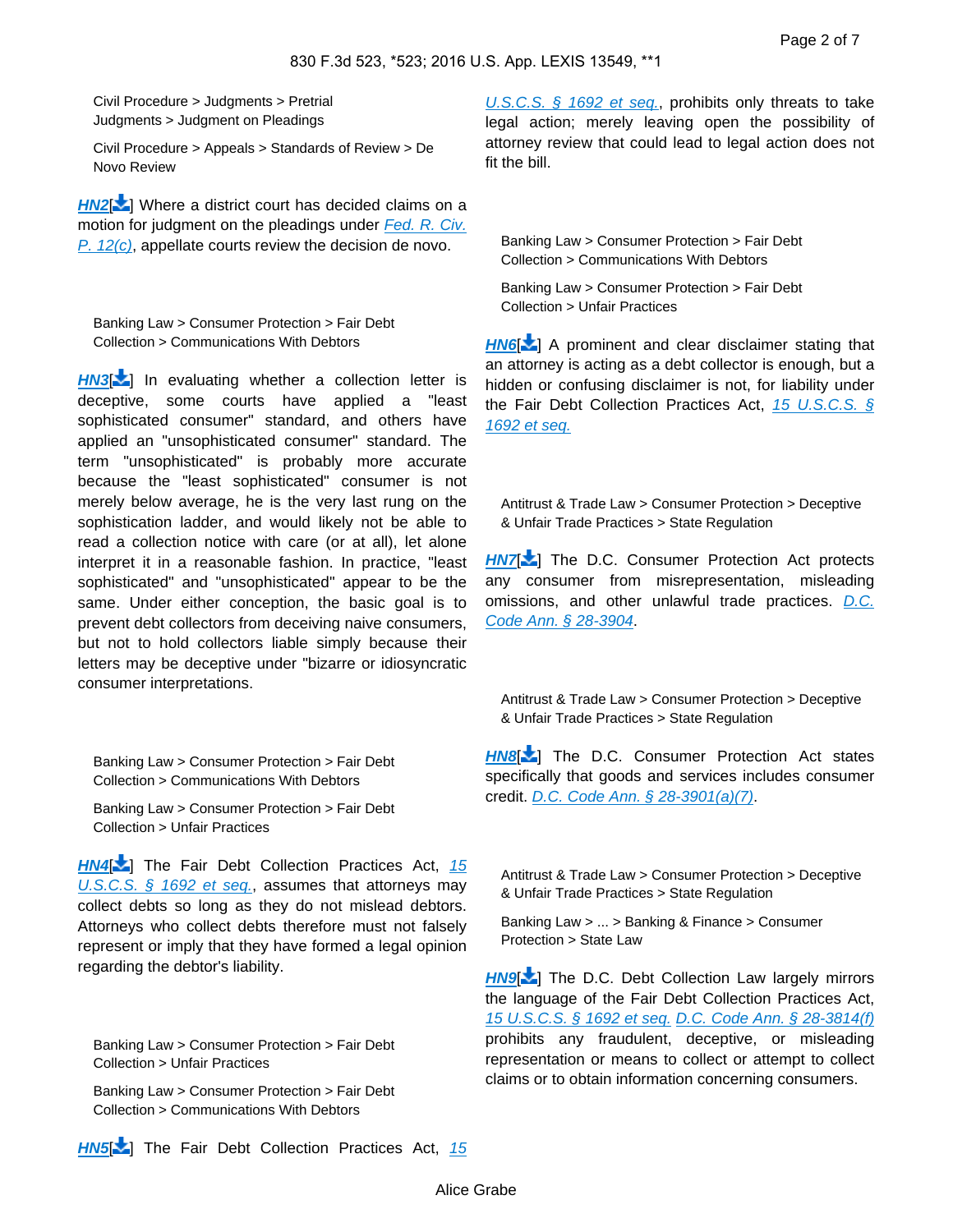Civil Procedure > Pleading & Practice > Motion Practice

Civil Procedure > ... > Responses > Defenses, Demurrers & Objections > Motions to Dismiss

**[HN10](https://advance.lexis.com/api/document?collection=cases&id=urn:contentItem:5K9X-16Y1-F04K-Y0NR-00000-00&context=&link=LNHNREFclscc10)** | A court is not required to state findings or conclusions when ruling on a motion under Fed. R. Civ. [P. 12](https://advance.lexis.com/api/document?collection=statutes-legislation&id=urn:contentItem:5GYC-1WP1-6N19-F0YW-00000-00&context=). [Fed. R. Civ. P. 52\(a\)\(3\)](https://advance.lexis.com/api/document?collection=statutes-legislation&id=urn:contentItem:5GYC-22N1-6N19-F032-00000-00&context=).

Civil Procedure > Judgments > Pretrial Judgments > Judgment on Pleadings

Civil Procedure > Judgments > Summary Judgment > Entitlement as Matter of Law

<span id="page-2-0"></span>**[HN11](https://advance.lexis.com/api/document?collection=cases&id=urn:contentItem:5K9X-16Y1-F04K-Y0NR-00000-00&context=&link=LNHNREFclscc11)<sup>[\[](#page-5-1)1</sup>**] The standard courts apply for summary judgment and for judgment on the pleadings appears to be identical.

Civil Procedure > Discovery & Disclosure > Discovery > Protective Orders

Civil Procedure > Discovery & Disclosure > Discovery > Misconduct During Discovery

Civil Procedure > Discovery & Disclosure > Disclosure > Sanctions

**[HN12](https://advance.lexis.com/api/document?collection=cases&id=urn:contentItem:5K9X-16Y1-F04K-Y0NR-00000-00&context=&link=LNHNREFclscc12)**[\[](#page-6-0) ] Fed. R. Civ. P. 26(c)(3) incorporates [Fed. R.](https://advance.lexis.com/api/document?collection=statutes-legislation&id=urn:contentItem:8JDD-11V2-8T6X-7291-00000-00&context=)  [Civ. P. 37\(a\)\(5\)](https://advance.lexis.com/api/document?collection=statutes-legislation&id=urn:contentItem:8JDD-11V2-8T6X-7291-00000-00&context=) and states that if the court denies a motion for a protective order, the court must, after giving an opportunity to be heard, require the movant to pay the opposing party's expenses and attorney's fees. Rule  $37(a)(5)$  also states that the court must not order this payment if the motion was substantially justified or other circumstances make an award of expenses unjust. Fed. [R. Civ. P. 37\(a\)\(5\)\(B\)](https://advance.lexis.com/api/document?collection=statutes-legislation&id=urn:contentItem:8JDD-11V2-8T6X-7291-00000-00&context=).

Civil Procedure > Discovery & Disclosure > Disclosure > Sanctions

Civil Procedure > Sanctions > Misconduct & Unethical Behavior

Civil Procedure > ... > Attorney Fees & Expenses > Basis of Recovery > Bad Faith Awards

Civil Procedure > Judicial Officers > Judges > Discretionary Powers

**[HN13](https://advance.lexis.com/api/document?collection=cases&id=urn:contentItem:5K9X-16Y1-F04K-Y0NR-00000-00&context=&link=LNHNREFclscc13)** 2] District courts have considerable discretion to manage discovery. In particular, courts possess broad discretion to impose sanctions for discovery violations under [Fed. R. Civ. P. 37](https://advance.lexis.com/api/document?collection=statutes-legislation&id=urn:contentItem:8JDD-11V2-8T6X-7291-00000-00&context=).

Civil Procedure > Discovery & Disclosure > Disclosure > Sanctions

**[HN14](https://advance.lexis.com/api/document?collection=cases&id=urn:contentItem:5K9X-16Y1-F04K-Y0NR-00000-00&context=&link=LNHNREFclscc14)**[\[](#page-6-2) ] [Fed. R. Civ. P. 37\(a\)\(5\)](https://advance.lexis.com/api/document?collection=statutes-legislation&id=urn:contentItem:8JDD-11V2-8T6X-7291-00000-00&context=) states that under certain circumstances, a court must not order this payment.

**Counsel:** Radi Dennis argued the cause and filed the briefs for appellant.

Manuel H. Newburger argued the cause for appellees. On the brief was Mikhael D. Charnoff.

**Judges:** Before: HENDERSON and KAVANAUGH, Circuit Judges, and RANDOLPH, Senior Circuit Judge. Opinion for the Court filed by Senior Circuit Judge RANDOLPH.

**Opinion by:** RANDOLPH

### **Opinion**

 **[\*524]** RANDOLPH, Senior Circuit Judge: **Tawanda Jones** owed \$1,050.29 to Bank of America. Bank of America sold the debt to CACH, LLC. That company hired the Law Office of David Sean Dufek in San Diego, California, to help it collect on the debt. In 2013, Dufek sent **Jones** the following letter:

#### Dear **TAWANDA JONES**,

This office has been retained to collect the debt owed by you to CACH, LLC.

As of the date of this letter you owe the sum of \$1,050.29. Because of interest, late charges and other charges that may vary from day to day the amount due on the day you pay may be greater.

You are hereby advised: Unless you, the consumer, notify this office within thirty days after receipt of this notice that you dispute the validity of this debt or any portion thereof, the debt will be assumed to be valid by this office. **[\*\*2]** If you, the consumer, notify this office in writing within thirty days after receipt of this notice, that the debt or any portion thereof is disputed, this office will obtain verification of the debt or a copy of a judgment against you and a copy of such verification or judgment will be mailed to you by this office. Upon your written request within thirty days after receipt of this notice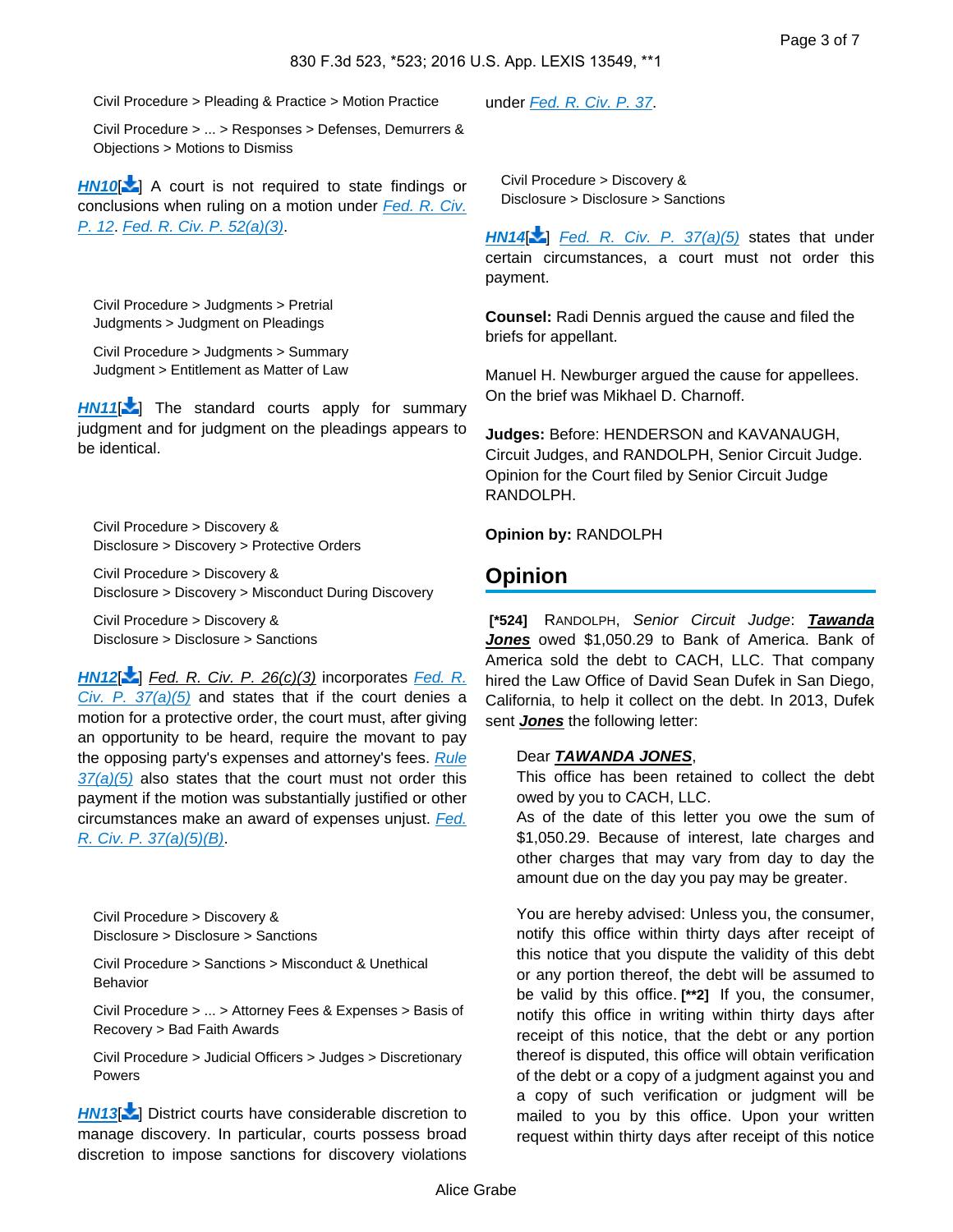this office will provide you with the name and address of the original creditor, if different from the current creditor.

Please remit your payment to: David Sean Dufek [Address]

If you would like to make a payment online, please visit our website: [website URL]

Please call our office. The toll free number is [telephone number].

Sincerely,

[Signature]

Attorney David Sean Dufek

Please be advised that we are acting in our capacity as a debt collector and at this time, no attorney with our law firm has personally reviewed the particular circumstances of your account.

### **Be advised this is an attempt to collect a debt. Any information obtained will be used for that purpose**.

The letter appeared entirely on one sheet of letterhead captioned at the top with the words "Law Office of David Sean Dufek." **[\*525]** The text of the letter, **[\*\*3]** as well as the disclaimers below the signature block, were in the same readable font and size.

**Jones** alleges that this letter was deceptive and violated three statutes: the Fair Debt Collection Practices Act, 15 [U.S.C. § 1692 et seq.](https://advance.lexis.com/api/document?collection=statutes-legislation&id=urn:contentItem:4YF7-GHC1-NRF4-407T-00000-00&context=); the District of Columbia Consumer Protection Procedures Act, [D.C. Code § 28-](https://advance.lexis.com/api/document?collection=statutes-legislation&id=urn:contentItem:5CDK-B2N1-6NSS-B07B-00000-00&context=) [3901 et seq.](https://advance.lexis.com/api/document?collection=statutes-legislation&id=urn:contentItem:5CDK-B2N1-6NSS-B07B-00000-00&context=); and the District of Columbia Debt Collection Law, [D.C. Code § 28-3814 et seq.](https://advance.lexis.com/api/document?collection=statutes-legislation&id=urn:contentItem:5CDK-B2N1-6NSS-B06S-00000-00&context=) She relies on different sections of each of these statutes, but there is one basic argument underlying all of her claims: that the letter falsely implies both that Dufek is meaningfully involved with the case as an attorney and that the creditor is threatening to bring a lawsuit to collect the debt. We disagree. The letter does not threaten any legal action, and the prominent disclaimer made clear that Dufek was acting only in his capacity as a debt collector.

**[HN1](https://advance.lexis.com/api/document?collection=cases&id=urn:contentItem:5K9X-16Y1-F04K-Y0NR-00000-00&context=&link=clscc1)<sup>4</sup>** [Section 1692e](https://advance.lexis.com/api/document?collection=statutes-legislation&id=urn:contentItem:4YF7-GMG1-NRF4-44WX-00000-00&context=) of the Fair Debt Collection Practices Act prohibits debt collectors from using "any false, deceptive, or misleading representation or means in connection with the collection of any debt." 15 U.S.C.  $§ 1692e$ . One such "representation or means" is a "false representation or implication that any individual is an attorney or that any communication is from an attorney." [15 U.S.C. § 1692e\(3\)](https://advance.lexis.com/api/document?collection=statutes-legislation&id=urn:contentItem:4YF7-GMG1-NRF4-44WX-00000-00&context=). At first glance this section seems inapplicable. Dufek is an **[\*\*4]** attorney, and reporting

that fact cannot be a "false representation."<sup>1</sup> Id. But courts that have considered this question — ours is not among them — have held that "some degree of attorney involvement is required before a letter will be considered 'from an attorney' within the meaning of the [federal act]." Miller v. Wolpoff & Abramson, LLP, 321 F.3d 292, [301 \(2d Cir. 2003\)](https://advance.lexis.com/api/document?collection=cases&id=urn:contentItem:4816-F6M0-0038-X3H2-00000-00&context=); see also [Gonzalez v. Kay, 577 F.3d](https://advance.lexis.com/api/document?collection=cases&id=urn:contentItem:4WXJ-B7N0-TXFX-71RB-00000-00&context=)  [600, 604 \(5th Cir. 2009\)](https://advance.lexis.com/api/document?collection=cases&id=urn:contentItem:4WXJ-B7N0-TXFX-71RB-00000-00&context=). That means that if an attorney is acting only as a debt collector and has not formed a legal opinion about the case, he or she cannot send a letter implying otherwise. In other words, when attorneys attempt to collect a debt, they cannot mislead debtors about their "level of involvement" in the case. Greco v. [Trauner, Cohen & Thomas, LLP, 412 F.3d 360, 364 \(2d](https://advance.lexis.com/api/document?collection=cases&id=urn:contentItem:4GFN-JB70-0038-X363-00000-00&context=)  [Cir. 2005\)](https://advance.lexis.com/api/document?collection=cases&id=urn:contentItem:4GFN-JB70-0038-X363-00000-00&context=).

**[HN2](https://advance.lexis.com/api/document?collection=cases&id=urn:contentItem:5K9X-16Y1-F04K-Y0NR-00000-00&context=&link=clscc2)**[ ] The district court decided **Jones**'s claims on a motion for judgment on the pleadings under  $Rule 12(c)$ , a decision we review de novo. See [Mpoy v. Rhee, 758](https://advance.lexis.com/api/document?collection=cases&id=urn:contentItem:5CNN-N131-F04K-Y0MR-00000-00&context=)  [F.3d 285, 287, 411 U.S. App. D.C. 94 \(D.C. Cir. 2014\)](https://advance.lexis.com/api/document?collection=cases&id=urn:contentItem:5CNN-N131-F04K-Y0MR-00000-00&context=). Applying a "least sophisticated consumer **[\*\*5]**  standard,"<sup>2</sup> the court found that the letter did not misrepresent the extent of Dufek's involvement **[\*526]**  in the case, and we agree. See **Jones** [v. Law Office of](https://advance.lexis.com/api/document?collection=cases&id=urn:contentItem:5F10-P051-F04C-Y3RD-00000-00&context=)  [David Sean Dufek, 77 F. Supp. 3d 134, 138, 140](https://advance.lexis.com/api/document?collection=cases&id=urn:contentItem:5F10-P051-F04C-Y3RD-00000-00&context=) 

<sup>1</sup>**Jones** has belatedly tried to contest certain historical facts, including whether Dufek himself sent the letter and whether Dufek exists at all. These additional claims largely rehash **Jones**'s main argument that Dufek misrepresented his involvement in the case. To the extent these claims differ from that overarching argument, **Jones** did not raise them in the district court and we will not consider them now. See Anglers [Conservation Network v. Pritzker, 809 F.3d 664, 671 n.6 \(D.C.](https://advance.lexis.com/api/document?collection=cases&id=urn:contentItem:5HSM-1H41-F04K-Y0DB-00000-00&context=)  [Cir. 2016\)](https://advance.lexis.com/api/document?collection=cases&id=urn:contentItem:5HSM-1H41-F04K-Y0DB-00000-00&context=).

<sup>2</sup> [HN3](https://advance.lexis.com/api/document?collection=cases&id=urn:contentItem:5K9X-16Y1-F04K-Y0NR-00000-00&context=&link=clscc3)<sup>[4]</sup> In evaluating whether a collection letter is deceptive, some courts have applied a "least sophisticated consumer" standard, see, e.g., Clomon v. Jackson, 988 F.2d 1314, 1318 [\(2d Cir. 1993\)](https://advance.lexis.com/api/document?collection=cases&id=urn:contentItem:3S4X-HBC0-003B-P45W-00000-00&context=), and others have applied an "unsophisticated consumer" standard, see, e.g., Gammon v. GC Servs. Ltd., 27 [F.3d 1254, 1257 \(7th Cir. 1994\)](https://advance.lexis.com/api/document?collection=cases&id=urn:contentItem:3S4X-4WK0-003B-P3TT-00000-00&context=). The term "unsophisticated" is probably more accurate because the "least sophisticated" consumer is "not merely 'below average,' he is the very last rung on the sophistication ladder," and "would likely not be able to read a collection notice with care (or at all), let alone interpret it in a reasonable fashion."  $27$  F.3d at 1257. In practice, "least sophisticated" and "unsophisticated" appear to be the same. Under either conception, the basic goal is to prevent debt collectors from deceiving naive consumers, but not to hold collectors liable simply because their letters may be deceptive under "bizarre or idiosyncratic consumer interpretations." Gonzalez v. Kay, 577 F.3d 600, 603 (5th Cir. [2009\)](https://advance.lexis.com/api/document?collection=cases&id=urn:contentItem:4WXJ-B7N0-TXFX-71RB-00000-00&context=).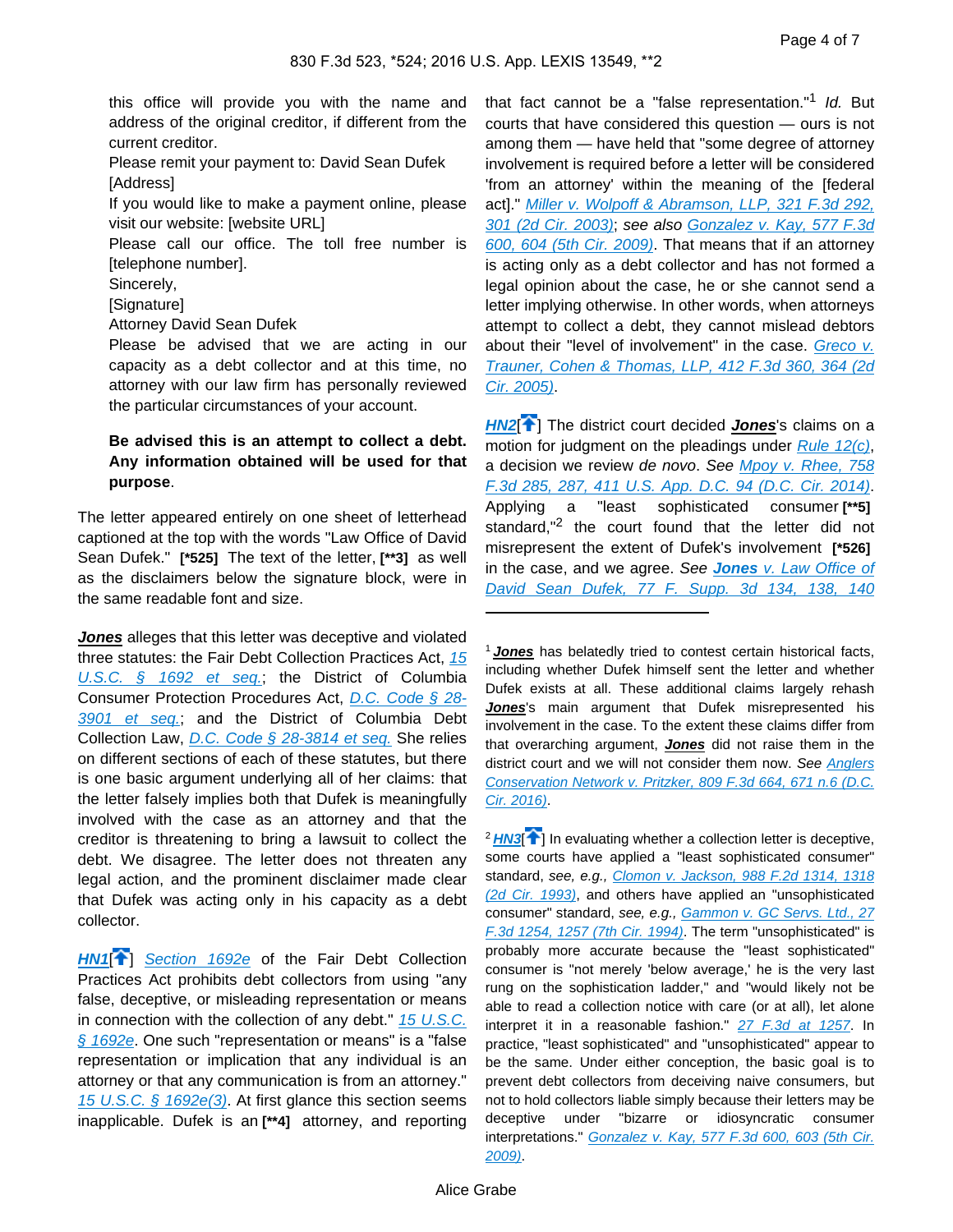[\(D.D.C. 2015\)](https://advance.lexis.com/api/document?collection=cases&id=urn:contentItem:5F10-P051-F04C-Y3RD-00000-00&context=). Dufek was an attorney acting as a debt collector, and the letter said precisely that. No one at his law office had reviewed the case. Again, the letter so stated.

**Jones** argues that using the title "attorney" in the letterhead **[\*\*6]** and signature block impermissibly implies that an attorney has evaluated the case from a legal standpoint. Appellant Br. 31-32; see [Avila v. Rubin,](https://advance.lexis.com/api/document?collection=cases&id=urn:contentItem:3RTX-3T40-006F-M3G1-00000-00&context=)  [84 F.3d 222, 229 \(7th Cir. 1996\)](https://advance.lexis.com/api/document?collection=cases&id=urn:contentItem:3RTX-3T40-006F-M3G1-00000-00&context=). This boils down to the argument that under the federal act, attorneys cannot act as debt collectors unless they conceal the fact that they are attorneys. But this is not the theory of the Fair Debt Collection Practices Act. **[HN4](https://advance.lexis.com/api/document?collection=cases&id=urn:contentItem:5K9X-16Y1-F04K-Y0NR-00000-00&context=&link=clscc4)<sup>[\[](#page-1-0)4</sup>]** The Act assumes that attorneys may collect debts so long as they do not mislead debtors. See Greco, 412 F.3d at [364](https://advance.lexis.com/api/document?collection=cases&id=urn:contentItem:4GFN-JB70-0038-X363-00000-00&context=).

Attorneys who collect debts therefore must not falsely represent or imply that they have formed a legal opinion regarding the debtor's liability. Here, Dufek included a conspicuous disclaimer describing his involvement in the matter. The letter did not threaten any legal action "that [could not] legally be taken or that [was] not intended to be taken."  $15$  U.S.C. §  $1692e(5)$ . The letter made no reference to legal action. See Brown v. Card [Serv. Ctr., 464 F.3d 450, 451 \(3d Cir. 2006\)](https://advance.lexis.com/api/document?collection=cases&id=urn:contentItem:4M1D-Y4G0-0038-X16X-00000-00&context=) ("Refusal to cooperate could result in a legal suit being filed for collection of the account."); **Bentley v. Great Lakes** [Collection Bureau, 6 F.3d 60, 62 \(2d Cir. 1993\)](https://advance.lexis.com/api/document?collection=cases&id=urn:contentItem:3S4X-CVJ0-003B-P3BH-00000-00&context=). The letter did not give any indication about what the creditor might do if **Jones** failed to pay the debt. It simply said that **Jones** owed a debt and that she should send her payment to Dufek's office. The only future consequence the letter discussed **[\*\*7]** was the statutorily required disclosure that if **Jones** did not dispute the debt's validity within thirty days, Dufek's office would presume that it was valid. See  $15 \text{ U.S.C.}$  §  $1692g(a)(3)$ .

Here again, **Jones** falls back on the idea that using the "attorney" title is enough to constitute an implicit threat of legal action. But lawyers do more than just file lawsuits. Sometimes, they try to collect debts, and the Fair Debt Collection Practices Act does not prohibit them from doing so. The fact that an attorney was involved in collecting **Jones**'s debt does not mean that the collection attempt constituted a threat to take legal action.<sup>3</sup>

**Jones** criticizes the letter's disclaimer for stating only that no attorney had reviewed the case "at this time." Appellant Br. 42. According to **Jones**, these words imply that at some future time, an attorney may review the case and file a lawsuit. That may be so. But  $H N 5$ <sup>[4]</sup> the **[\*\*8]** federal act prohibits only threats to take legal action; merely leaving open the possibility of attorney review that could lead to legal action does not fit the bill.

The disclaimer Dufek included is commonly known as a "Greco disclaimer," see, e.g., [Luftig v. Sokoloff, No. 13-](https://advance.lexis.com/api/document?collection=cases&id=urn:contentItem:5F2G-WS41-F04F-00T8-00000-00&context=) [CV-4313, 2015 U.S. Dist. LEXIS 3758, 2015 WL](https://advance.lexis.com/api/document?collection=cases&id=urn:contentItem:5F2G-WS41-F04F-00T8-00000-00&context=)  [151463, at \\*1 n.1 \(E.D.N.Y. Jan. 13, 2015\)](https://advance.lexis.com/api/document?collection=cases&id=urn:contentItem:5F2G-WS41-F04F-00T8-00000-00&context=), because it tracks language the Second Circuit approved in [Greco](https://advance.lexis.com/api/document?collection=cases&id=urn:contentItem:4GFN-JB70-0038-X363-00000-00&context=)  [v. Trauner, Cohen & Thomas, LLP, 412 F.3d 360 \(2d](https://advance.lexis.com/api/document?collection=cases&id=urn:contentItem:4GFN-JB70-0038-X363-00000-00&context=)  [Cir. 2005\)](https://advance.lexis.com/api/document?collection=cases&id=urn:contentItem:4GFN-JB70-0038-X363-00000-00&context=). The collection letter in Greco stated: "At this time, no attorney with this firm has personally reviewed the particular circumstances of your account. However, if you fail to contact this office, our client may consider additional remedies to recover the balance due." [412](https://advance.lexis.com/api/document?collection=cases&id=urn:contentItem:4GFN-JB70-0038-X363-00000-00&context=)  [F.3d at 361](https://advance.lexis.com/api/document?collection=cases&id=urn:contentItem:4GFN-JB70-0038-X363-00000-00&context=). The Second Circuit held that this **[\*527]**  language was sufficient to "make clear . . . that the law firm or attorney sending the letter [was] not, at the time of the letter's transmission, acting as an attorney." *Id. at* [364](https://advance.lexis.com/api/document?collection=cases&id=urn:contentItem:4GFN-JB70-0038-X363-00000-00&context=).

Since Greco, many circuits have agreed that **[HN6](https://advance.lexis.com/api/document?collection=cases&id=urn:contentItem:5K9X-16Y1-F04K-Y0NR-00000-00&context=&link=clscc6)<sup>[4</sup>[\]](#page-1-1)** a prominent and clear disclaimer stating that an attorney is acting as a debt collector is enough, but a hidden or confusing disclaimer is not. See, e.g., Gonzales v. [Arrow Fin. Servs., LLC, 660 F.3d 1055, 1063 \(9th Cir.](https://advance.lexis.com/api/document?collection=cases&id=urn:contentItem:837X-RJG1-652R-82YH-00000-00&context=)  [2011\)](https://advance.lexis.com/api/document?collection=cases&id=urn:contentItem:837X-RJG1-652R-82YH-00000-00&context=); [Lesher v. Law Offices of Mitchell N. Kay, PC, 650](https://advance.lexis.com/api/document?collection=cases&id=urn:contentItem:82HW-C841-652R-100J-00000-00&context=)  [F.3d 993, 1002-03 \(3d Cir. 2011\)](https://advance.lexis.com/api/document?collection=cases&id=urn:contentItem:82HW-C841-652R-100J-00000-00&context=); [Gonzalez v. Kay, 577](https://advance.lexis.com/api/document?collection=cases&id=urn:contentItem:4WXJ-B7N0-TXFX-71RB-00000-00&context=)  [F.3d 600, 606 \(5th Cir. 2009\)](https://advance.lexis.com/api/document?collection=cases&id=urn:contentItem:4WXJ-B7N0-TXFX-71RB-00000-00&context=); [Kistner v. Law Offices of](https://advance.lexis.com/api/document?collection=cases&id=urn:contentItem:4RXM-MNR0-TXFX-830M-00000-00&context=)  [Michael P. Margelefsky, LLC, 518 F.3d 433, 439 \(6th](https://advance.lexis.com/api/document?collection=cases&id=urn:contentItem:4RXM-MNR0-TXFX-830M-00000-00&context=)  [Cir. 2008\)](https://advance.lexis.com/api/document?collection=cases&id=urn:contentItem:4RXM-MNR0-TXFX-830M-00000-00&context=). **Jones** argues that the disclaimer in Dufek's letter was "obscured" because it followed the signature block rather than appearing in the body of the letter. Appellant Br. 14. But there is no relevant difference **[\*\*9]**  we perceive between a disclaimer in the body of the letter before the signature block and one after the signature block. Dufek's disclaimer was in the same font and size as the body of the letter, and a portion of it was in bold typeface. Compare [Kistner, 518 F.3d at 439](https://advance.lexis.com/api/document?collection=cases&id=urn:contentItem:4RXM-MNR0-TXFX-830M-00000-00&context=) ("no disclaimer"); [Gonzalez, 577 F.3d at 606](https://advance.lexis.com/api/document?collection=cases&id=urn:contentItem:4WXJ-B7N0-TXFX-71RB-00000-00&context=) ("disclaimer on the back [of the letter]"); Wilson v. Quadramed Corp., [225 F.3d 350, 358 \(3d Cir. 2000\)](https://advance.lexis.com/api/document?collection=cases&id=urn:contentItem:4133-60M0-0038-X4PJ-00000-00&context=) (disclaimer in "grey ink on a light shade of grey computer paper, making it difficult to read, and in a type size less than 1/10 [of an

<sup>3</sup>**Jones** also alleged that Dufek misrepresented that he "was authorized to take legal action against consumers in the District of Columbia, because Dufek is a California law firm not

licensed to practice law in the District of Columbia." **[Jones](https://advance.lexis.com/api/document?collection=cases&id=urn:contentItem:5F10-P051-F04C-Y3RD-00000-00&context=)**, 77 [F. Supp. 3d at 138](https://advance.lexis.com/api/document?collection=cases&id=urn:contentItem:5F10-P051-F04C-Y3RD-00000-00&context=). But Dufek's letter said nothing about his intention or authority to file a lawsuit.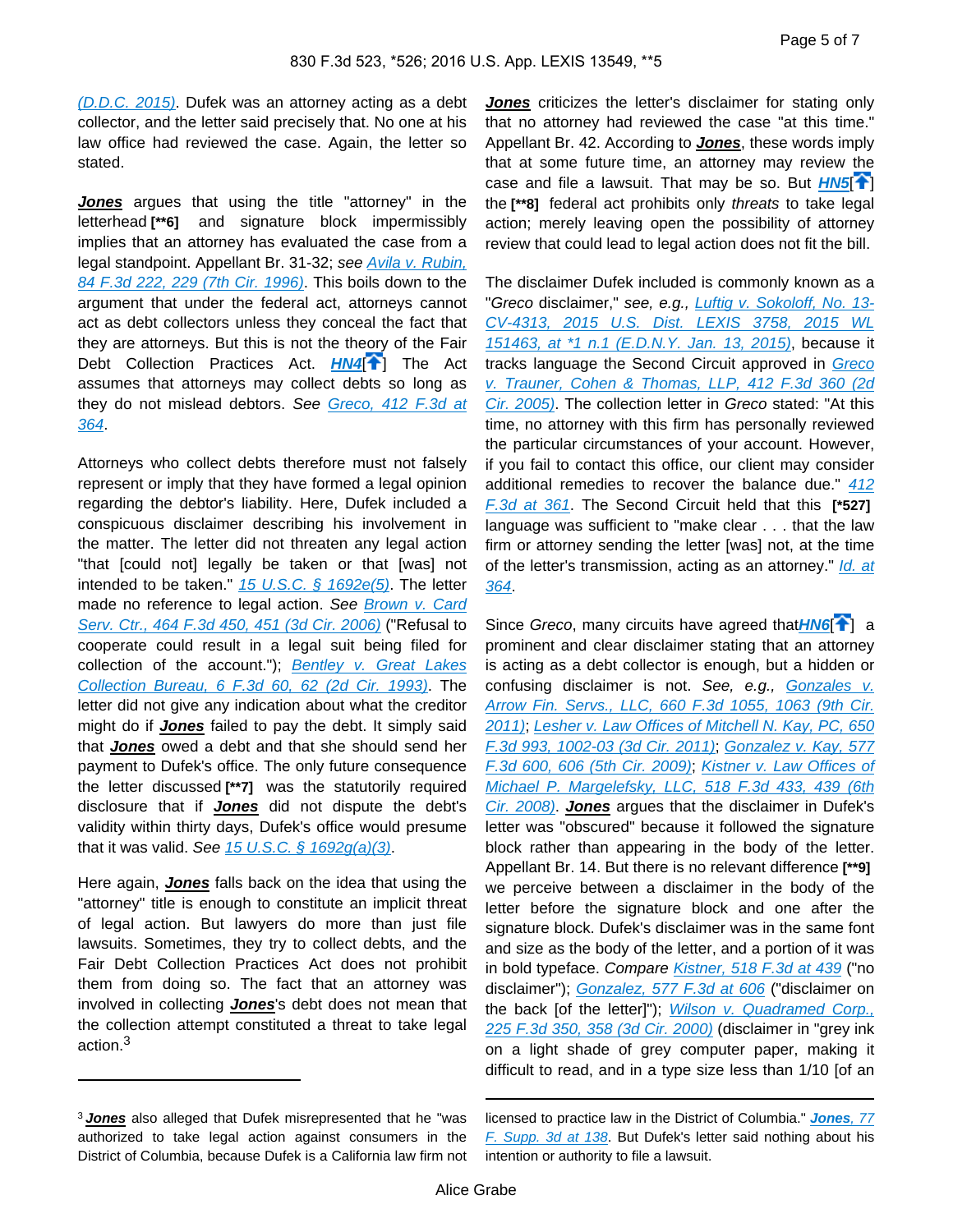inch]"); see also Campuzano—Burgos v. Midland Credit [Mgmt., 550 F.3d 294, 299 \(3d Cir. 2008\)](https://advance.lexis.com/api/document?collection=cases&id=urn:contentItem:4V70-W5M0-TXFX-52R3-00000-00&context=) ("Even the least sophisticated debtor is bound to read collection notices in their entirety."). We do not mean to imply that a disclaimer must be in the same font and size as the body of the letter, but the fact that it was in this case further indicates that this disclaimer was not hidden.

**Jones**'s argument focuses on [§ 1692e\(3\)](https://advance.lexis.com/api/document?collection=statutes-legislation&id=urn:contentItem:4YF7-GMG1-NRF4-44WX-00000-00&context=) and [\(5\)](https://advance.lexis.com/api/document?collection=statutes-legislation&id=urn:contentItem:4YF7-GMG1-NRF4-44WX-00000-00&context=) of the federal act, which deal with attorney involvement and threats of legal action. In passing, she invokes several other sections containing general prohibitions against deception, unfairness, and false representations in connection with debt collection.<sup>4</sup> She offers no separate arguments in support of these claims. Instead, she simply says that because the letter falsely implied than an attorney **[\*\*10]** was involved and threatened legal action, the letter was a fortiori deceptive and unfair in a general sense. We have held that the letter did not contain any such false implications or threats, so we reject the remainder of her arguments under the federal act.

We dispose of her claims under the District of Columbia statutes on similar grounds. **Jones** argues that Dufek and CACH violated **[HN7](https://advance.lexis.com/api/document?collection=cases&id=urn:contentItem:5K9X-16Y1-F04K-Y0NR-00000-00&context=&link=clscc7)<sup>1</sup>** the D.C. Consumer Protection Act, which protects "any consumer" from misrepresentation, misleading omissions, and other "[u]nlawful trade practices." [D.C. Code § 28-3904](https://advance.lexis.com/api/document?collection=statutes-legislation&id=urn:contentItem:5FTR-NFF1-DXC8-013X-00000-00&context=). But here too, **Jones** relies entirely on her allegations that the letter falsely **[\*\*11]** implied that an attorney was involved and that the defendants were threatening a lawsuit. In their briefs, the parties argue at length about certain threshold issues — in particular, whether **Jones** is a "consumer" or debt collection is a "trade practice." The district court concluded that the D.C. Act did not  **[\*528]** apply because "a loan of money is not a purchase or lease of goods or services." **Jones**[, 77 F.](https://advance.lexis.com/api/document?collection=cases&id=urn:contentItem:5F10-P051-F04C-Y3RD-00000-00&context=)  [Supp. 3d at 139](https://advance.lexis.com/api/document?collection=cases&id=urn:contentItem:5F10-P051-F04C-Y3RD-00000-00&context=) (italics omitted). The court's interpretation may be incorrect; **[HN8](https://advance.lexis.com/api/document?collection=cases&id=urn:contentItem:5K9X-16Y1-F04K-Y0NR-00000-00&context=&link=clscc8)<sup>[4]</sup>** the D.C. Act states specifically that "goods and services . . . includes

consumer credit . . . . " D.C. CODE  $\S$  28-3901(a)(7). However, even if the court erred, its mistake was not fatal. The district court's interpretation was only an "additional reason" that **Jones**'s claims under the Consumer Protection Act fail. **Jones**[, 77 F. Supp. 3d at](https://advance.lexis.com/api/document?collection=cases&id=urn:contentItem:5F10-P051-F04C-Y3RD-00000-00&context=)  [139](https://advance.lexis.com/api/document?collection=cases&id=urn:contentItem:5F10-P051-F04C-Y3RD-00000-00&context=). Even if the Act applied, it would not help **Jones** because the letter did not falsely imply attorney involvement or threaten a lawsuit. We therefore affirm the district court's dismissal of this claim without reaching the court's interpretation of the scope of the Consumer Protection Act.

The other consumer statute **Jones** invokes — **[HN9](https://advance.lexis.com/api/document?collection=cases&id=urn:contentItem:5K9X-16Y1-F04K-Y0NR-00000-00&context=&link=clscc9)<sup>[4]</sup>**] the D.C. Debt Collection Law — largely mirrors the language of the Fair Debt Collection Practices Act. Compare [D.C. CODE § 28-3814\(f\)](https://advance.lexis.com/api/document?collection=statutes-legislation&id=urn:contentItem:5CDK-B2N1-6NSS-B06S-00000-00&context=) (prohibiting **[\*\*12]**  "any fraudulent, deceptive, or misleading representation or means to collect or attempt to collect claims or to obtain information concerning consumers") with 15 [U.S.C. § 1692e\(10\)](https://advance.lexis.com/api/document?collection=statutes-legislation&id=urn:contentItem:4YF7-GMG1-NRF4-44WX-00000-00&context=) (prohibiting "any false representation or deceptive means to collect or attempt to collect any debt or to obtain information concerning a consumer"). **Jones** has not argued that this D.C. law gives her any more protection than the federal act. We therefore affirm the district court's dismissal of **Jones**'s claim under that law as well. The district court discussed the Debt Collection Law only briefly, see **Jones**[, 77 F.](https://advance.lexis.com/api/document?collection=cases&id=urn:contentItem:5F10-P051-F04C-Y3RD-00000-00&context=)  [Supp. 3d at 137-38](https://advance.lexis.com/api/document?collection=cases&id=urn:contentItem:5F10-P051-F04C-Y3RD-00000-00&context=), likely because separate analysis of that law would have been largely redundant. This was entirely proper;  $HM10$ <sup>[ $\uparrow$ </sup>[\]](#page-1-3) a "court is not required to state findings or conclusions when ruling on a motion under [Rule 12](https://advance.lexis.com/api/document?collection=statutes-legislation&id=urn:contentItem:5GYC-1WP1-6N19-F0YW-00000-00&context=) " [Fed. R. Civ. P. 52\(a\)\(3\)](https://advance.lexis.com/api/document?collection=statutes-legislation&id=urn:contentItem:5GYC-22N1-6N19-F032-00000-00&context=)<sup>5</sup>

<span id="page-5-1"></span><span id="page-5-0"></span>The district court properly resolved these questions as a matter of law on a motion under [Rule 12\(c\)](https://advance.lexis.com/api/document?collection=statutes-legislation&id=urn:contentItem:5GYC-1WP1-6N19-F0YW-00000-00&context=). See **[Jones](https://advance.lexis.com/api/document?collection=cases&id=urn:contentItem:5F10-P051-F04C-Y3RD-00000-00&context=)**, [77 F. Supp. 3d at 137](https://advance.lexis.com/api/document?collection=cases&id=urn:contentItem:5F10-P051-F04C-Y3RD-00000-00&context=). We agree that no reasonable juror could find the letter deceptive. See Anderson v. [Liberty Lobby, Inc., 477 U.S. 242, 252, 106 S. Ct. 2505,](https://advance.lexis.com/api/document?collection=cases&id=urn:contentItem:3S4X-6H80-0039-N37M-00000-00&context=)  [91 L. Ed. 2d 202 \(1986\)](https://advance.lexis.com/api/document?collection=cases&id=urn:contentItem:3S4X-6H80-0039-N37M-00000-00&context=); see also, e.g., [Alexander v.](https://advance.lexis.com/api/document?collection=cases&id=urn:contentItem:3S4X-GDN0-003B-P2JK-00000-00&context=)  [City of Chicago, 994 F.2d 333, 336 \(7th Cir. 1993\)](https://advance.lexis.com/api/document?collection=cases&id=urn:contentItem:3S4X-GDN0-003B-P2JK-00000-00&context=)  $(HN11$  $(HN11$ <sup>[ $\uparrow$ </sup>] "[T]he standard courts apply for summary judgment and for judgment on the pleadings 'appears to be identical.'") **[\*\*13]** (quoting 5A CHARLES A. WRIGHT AND ARTHUR R. MILLER, FEDERAL PRACTICE AND PROCEDURE § 1368 at 530 (1990)). As the Fifth Circuit put it, "There are some letters that, as a matter of law,

<sup>4</sup>In addition to [15 U.S.C. § 1692e\(3\)](https://advance.lexis.com/api/document?collection=statutes-legislation&id=urn:contentItem:4YF7-GMG1-NRF4-44WX-00000-00&context=) and [\(5\)](https://advance.lexis.com/api/document?collection=statutes-legislation&id=urn:contentItem:4YF7-GMG1-NRF4-44WX-00000-00&context=), **Jones** relies on  $\frac{\mathcal{S}}{\mathcal{S}}$  1692e(2)(A) (prohibiting "[t]he false representation of . . . the character, amount, or legal status of any debt");  $\frac{6}{5}$  1692e(10) (prohibiting "[t]he use of any false representation or deceptive means to collect or attempt to collect any debt or to obtain information concerning a consumer");  $\frac{6}{9}$  1692j(a) (prohibiting the use of forms that create "the false belief in a consumer that a person other than the creditor of such consumer is participating in the collection of or in an attempt to collect a debt"); and  $\frac{6}{5}$  1692f (prohibiting "unfair or unconscionable means to collect or attempt to collect any debt").

<sup>5</sup>Because the district court properly found that **Jones**'s claims fail on their merits, it also denied her motion for class certification as moot. See Thomas v. Knight, No. 03-7041, [2003 U.S. App. LEXIS 19757, 2003 WL 22239653, at \\*1 \(D.C.](https://advance.lexis.com/api/document?collection=cases&id=urn:contentItem:49MD-7R80-0038-X2XF-00000-00&context=)  [Cir. Sept. 24, 2003\)](https://advance.lexis.com/api/document?collection=cases&id=urn:contentItem:49MD-7R80-0038-X2XF-00000-00&context=).